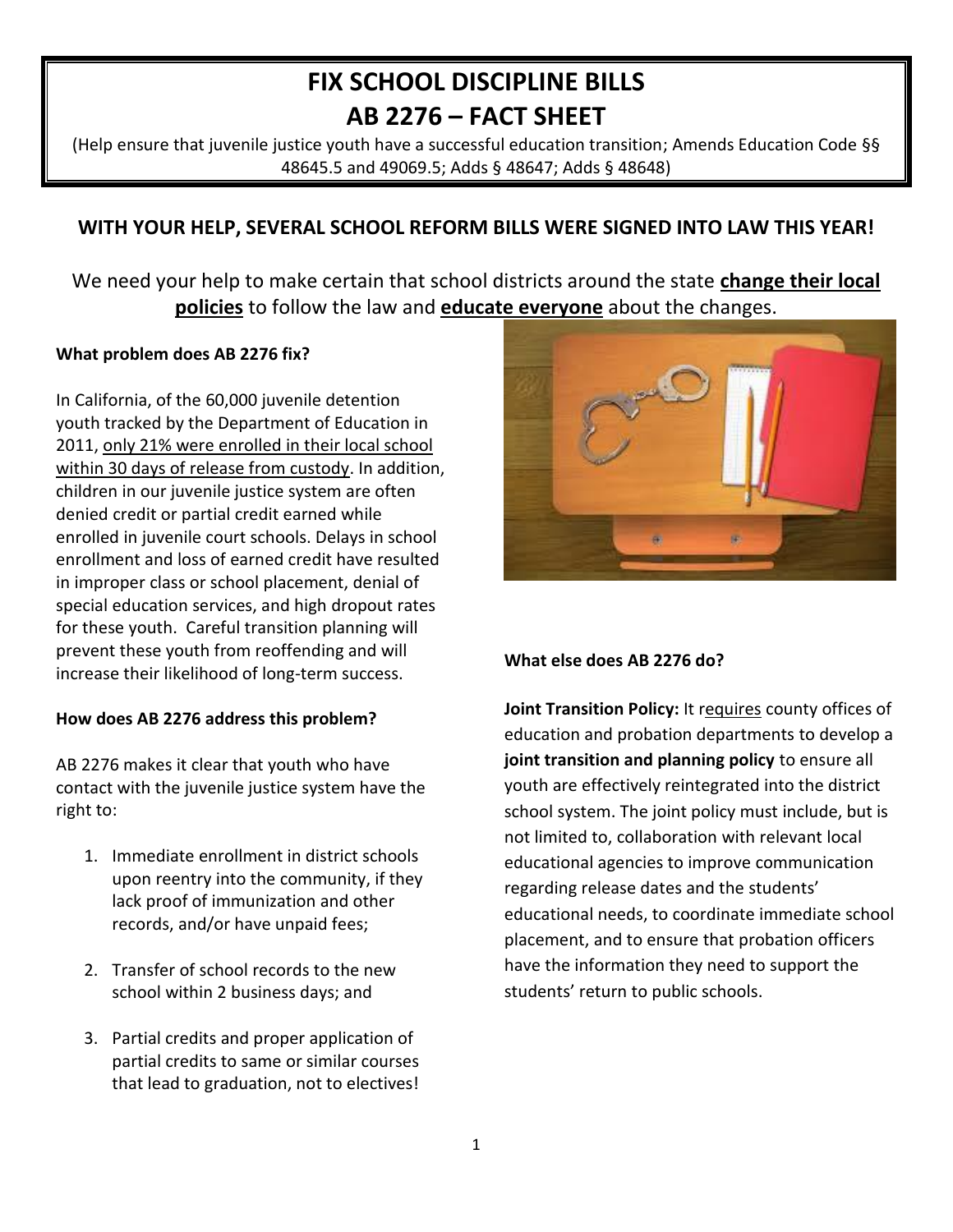**Memoranda of Understanding:** AB 2276 **strongly** 

**encourages** school districts to develop policies and memoranda of understanding with juvenile court schools and probation to ensure youth are able to immediately and successfully transfer back to school!

**Statewide Taskforce:** Once funding is appropriated, AB 2276 **creates a statewide taskforce** to develop a model and study existing successful county programs and policies for effective educational transition planning, educational record transfer, credit calculation and immediate enrollment.

At the end of this fact sheet, you can find the exact text of AB 2276. The bill goes into effect on January 1, 2015!

## **How can you help make certain your school district follows the new law?**

California law is clear: school board rules and policies governing enrollment must be consistent with law and parents have a right to be informed in advance about school rules, including those that deal with reentry from the juvenile justice system. Educ. Code §§ 51101; 48980.

When the new law takes effect, you can help make certain your school district is following it by:

- 1. **Sending a letter to your County Office of Education and Probation Department** asking for:
	- a. A timeline when they will develop the joint transition and planning policy required by AB 2276?
- b. A meeting on the legal changes and information about how they will work to track and monitor youth reentering and help ensure successful reenrollment in a regular school?
- c. A public hearing on these important issues at which parents and students can testify!
- 2. **Advocating** for the school district and your local school to review their policies and to develop a formal agreement with the County Office of Education and Probation Department to ensure youth returning from the juvenile justice system have a strong system of support in place and a warm hand off, which is **strongly encouraged** by AB 2276.
- 3. **Spread the word:** Educate parents, students, public defenders and others about the new laws.
- 4. **Report any problems:** If you see that students' rights are being violated or a school district refuses to follow the law, go to [FixSchoolDiscipline.org](http://www.fixschooldiscipline.org/) and click on "Get Support" to report any problems you see.
- 5. **Help ensure funding is appropriated for the statewide taskforce**. Write to Governor Brown about the importance of providing funds in the next budget cycle to create the statewide group required by AB 2276 to study and develop models for effective transition policies and practices for juvenile justice youth in California.

**So, what EXACTLY does the law say?** The specific changes to existing law are below. The additions are in red and the repealed sections are in blue:

# **California Education Code § 48645.5 - Amended**

**. . . . .**

(c) Pursuant to subparagraph (B) of paragraph (8) of subdivision (e) of Section 48853.5, a pupil who has had *contact with the juvenile justice system shall be immediately enrolled in a public school.*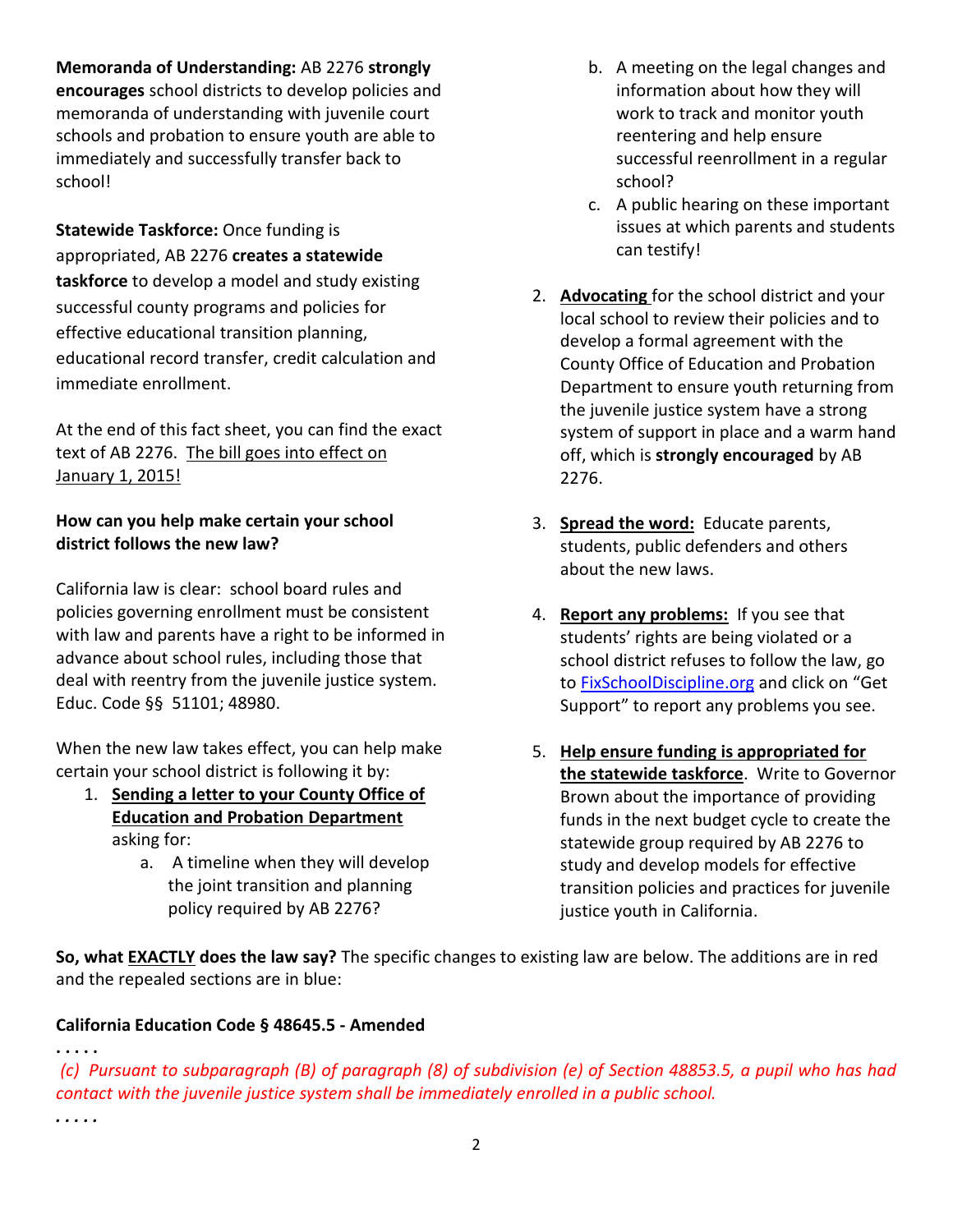### **California Education Code §** *48647 - Added*

*(a) Local educational agencies are strongly encouraged to enter into memoranda of understanding and create joint policies, systems, including data sharing systems, transition centers, and other joint structures that will allow for the immediate transfer of educational records, create uniform systems for calculating and awarding course credit, and allow for the immediate enrollment of pupils transferring from juvenile court schools.*

(b) As part of their existing responsibilities for coordinating education and services for youth in the juvenile *justice system, the county office of education and county probation department shall have a joint transition planning policy that includes collaboration with relevant local educational agencies to improve communication* regarding dates of release and the educational needs of pupils who have had contact with the juvenile justice *system, to coordinate immediate school placement and enrollment, and to ensure that probation officers in the community have the information they need to support the return of pupils who are being transferred from juvenile court schools to public schools in their communities.*

#### **California Education Code § 48648 - Added**

(a) Subject to an appropriation in the annual Budget Act for this purpose, the Superintendent, in consultation *with the Board of State and Community Corrections, shall convene a statewide group with stakeholders from the community, advocacy organizations, and education and probation department leaders to develop a model and study existing successful county programs and policies for the immediate transfer of educational records, uniform systems for calculating and awarding credits, transition planning, and the immediate enrollment of pupils who are being transferred from juvenile court schools.*

*(b) (1) On or before January 1, 2016, the statewide group shall report its findings and provide*

- *recommendations for state action to the Legislature and appropriate policy committees.*
- *(2) The report shall be submitted in compliance with Section 9795 of the Government Code.*
- *(c) Pursuant to Section 10231.5 of the Government Code, this section is repealed on January 1, 2020.*

#### **California Education Code § 49069.5 - Amended.**

- *(a) The Legislature finds and declares all of the following:*
- *(1) The mobility of pupils in foster care often disrupts their educational experience.*

(a) *(2)* The Legislature finds and declares that the mobility of pupils in foster care often disrupts their educational experience. The Legislature also finds that efficient *Efficient* transfer procedures and transfer of pupil records is a critical factor in the swift placement of foster children in educational settings.

(3) Pupils who have had contact with the juvenile justice system are often denied credit or partial credit earned during enrollment in juvenile court schools. Delays in school enrollment and loss of earned credit can result in *improper class or school placement, denial of special education services, and school dropout.*

(b) The proper and timely transfer between schools of pupils in foster care is the responsibility of both the local educational agency *agency, including the county office of education for pupils in foster care who are enrolled in juvenile court schools,* and the county placing agency. *agency, which includes the county probation department.*

(c) As soon as the county placing agency *or county office of education* becomes aware of the need to transfer a pupil in foster care out of his or her current school, the county placing agency *or county office of*